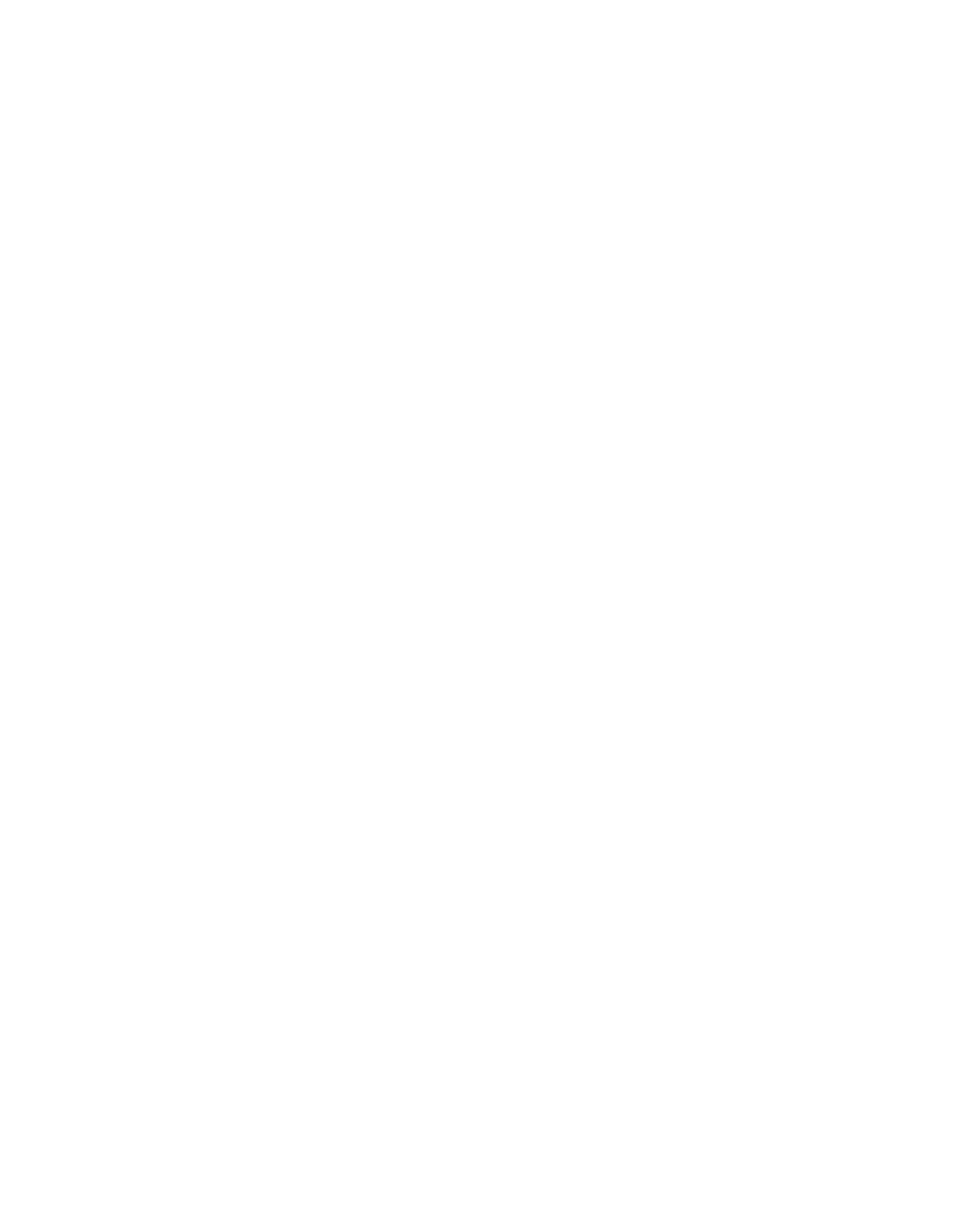



*Figure 4.3: IQ waveform data must be stored properly for play-back. In the ONE mode, data must be arranged as a single segment with the I and Q samples interleaved.* 

The maximum overall data rate for this mode is 2.5GS/s (16-bit) so the maximum sample rate for each component would be 1.25GS/s (1.125GS/s for 9GS/s DAC conversion rate and 8x interpolation) and the resulting modulation BW would be slightly larger than 1.0 GHz.

The TWO mode is more complex, as two sets of IQ pairs must be transferred to a given channel. The resulting two sets of IQ pairs must be doubled interleaved to be downloaded to a single segment (fig. 4.4). The binary data to be sent to the segment must be properly formatted, so the transfer to the waveform memory is aligned with the DUC block requirements. This is the sequence of formatting actions to be carried out:

- 1. Arrange the 16-bit samples in the I1, Q1, Q2, I2 sequence
- 2. Split all the 16-bit samples in two bytes
- 3. For each group of four samples, take the MSB bytes following the interleaving sequence shown above (I1M, Q1M, Q2M, I2M)
- 4. You must perform the same operation for the LSB bytes (I1L, Q1L, Q2L, I2L)
- 5. Obtain the final waveform data by interleaving the MSB and LSB groups built in the previous steps (I1M, I1L, Q1M, Q1L, Q2M, Q2L, I2M, I2L)

As the overall data rate (5GBytes/s) stands here as well, the maximum sampling rate for each one of the IQ components is 625MS/s and modulation BW will be close to 600MHz. However, as interpolation factor depends on the ratio between the DAC sampling rate and the baseband interpolation ratio, and currently the maximum interpolation factor implemented in Proteus is 8x, the maximum DAC sampling rate supporting the two mode is  $625 * 8 = 5,000MS/s = 5GS/s$ . Future product improvements will allow for higher interpolation factors (16x) so the TWO mode will be feasible up to the maximum DAC sampling rate (9GS/s).

Finally, the HALF mode uses half of one of the DUCs in each channel of a given pair, using just one of the DACs after adding the output of each block. In this case, waveform data is stored as two independent segments in the same DDR bank and segment assignment is done as a direct real only waveform to each participating channel. This is the formatting procedure: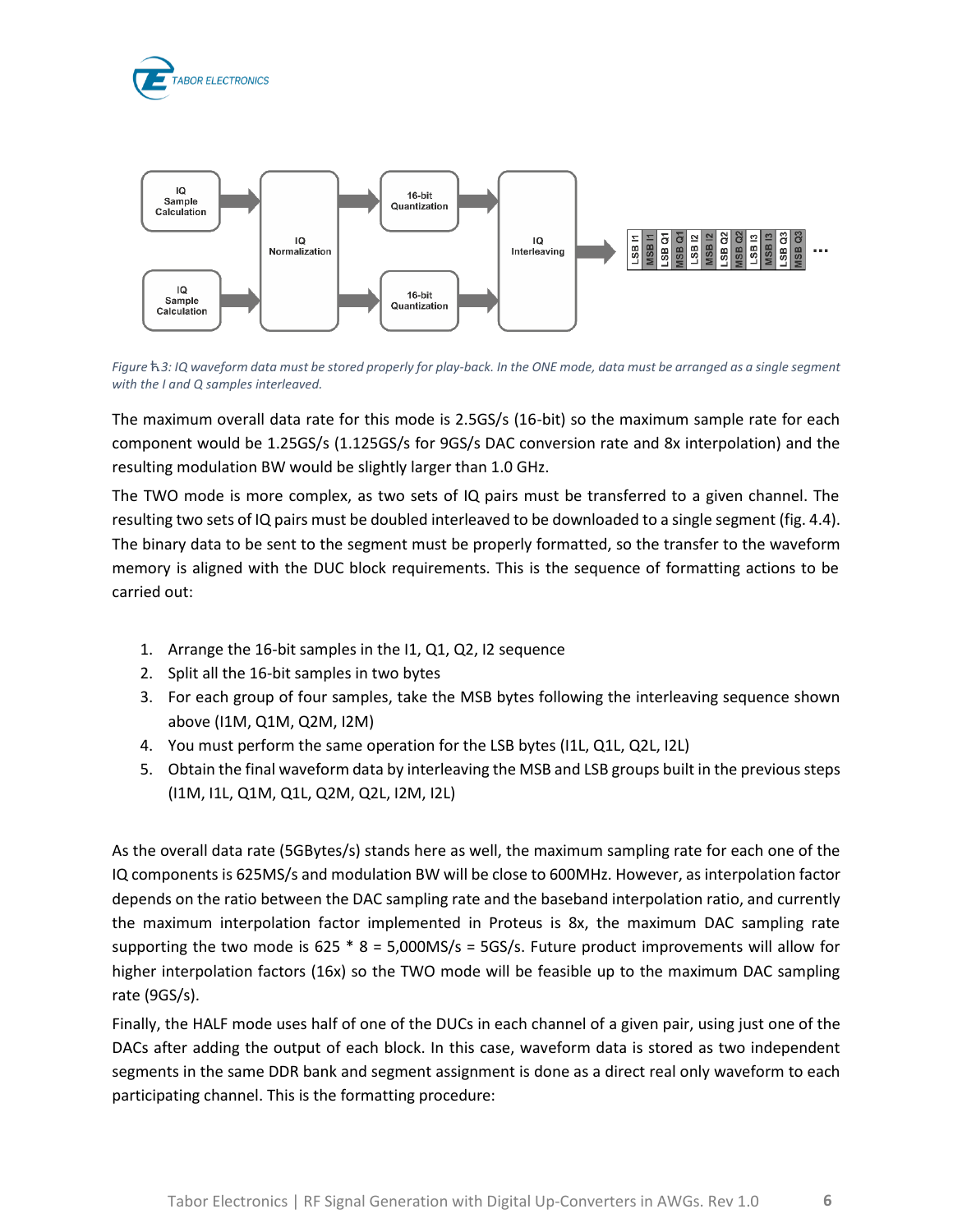



*Figure 4.4: The TWO mode requires interleaving the IQ1 and IQ2 sample pairs together in such a way the DUC can use the data immediately and latency is minimized. Here, the dual-level interleaving process is shown.*

- 1. Calculate I and Q waveforms
- 2. Joint normalization
- 3. Download I waveform to segment A
- 4. Download Q waveform to segment B
- 5. Segment size = I waveform size =  $Q$  waveform size
- 6. Select Segment A for target active channel (1 or 3)
- 7. Select Segment B for associated phantom channel (2 or 4)

NCO for each channel must be set to the same frequency and phase. When the mode is activated, the "phantom" channels will not output any signal, and the active channel will work exactly as it was in the ONE mode, although the I and Q quadrature modulated components come from different DUCs (each one using a different, but synchronized and coherent, NCO). The main advantage of this mode consists in increasing by a factor of 2 (up to 2.5GS/s) the sampling rate for each one of the components, so modulation BW goes beyond 2.3GHz. At a 9GS/s DAC sampling rate, and using the x4 interpolation factor, baseband sampling rate will be 2.25GS/s so modulation BW will go beyond 2GHz.